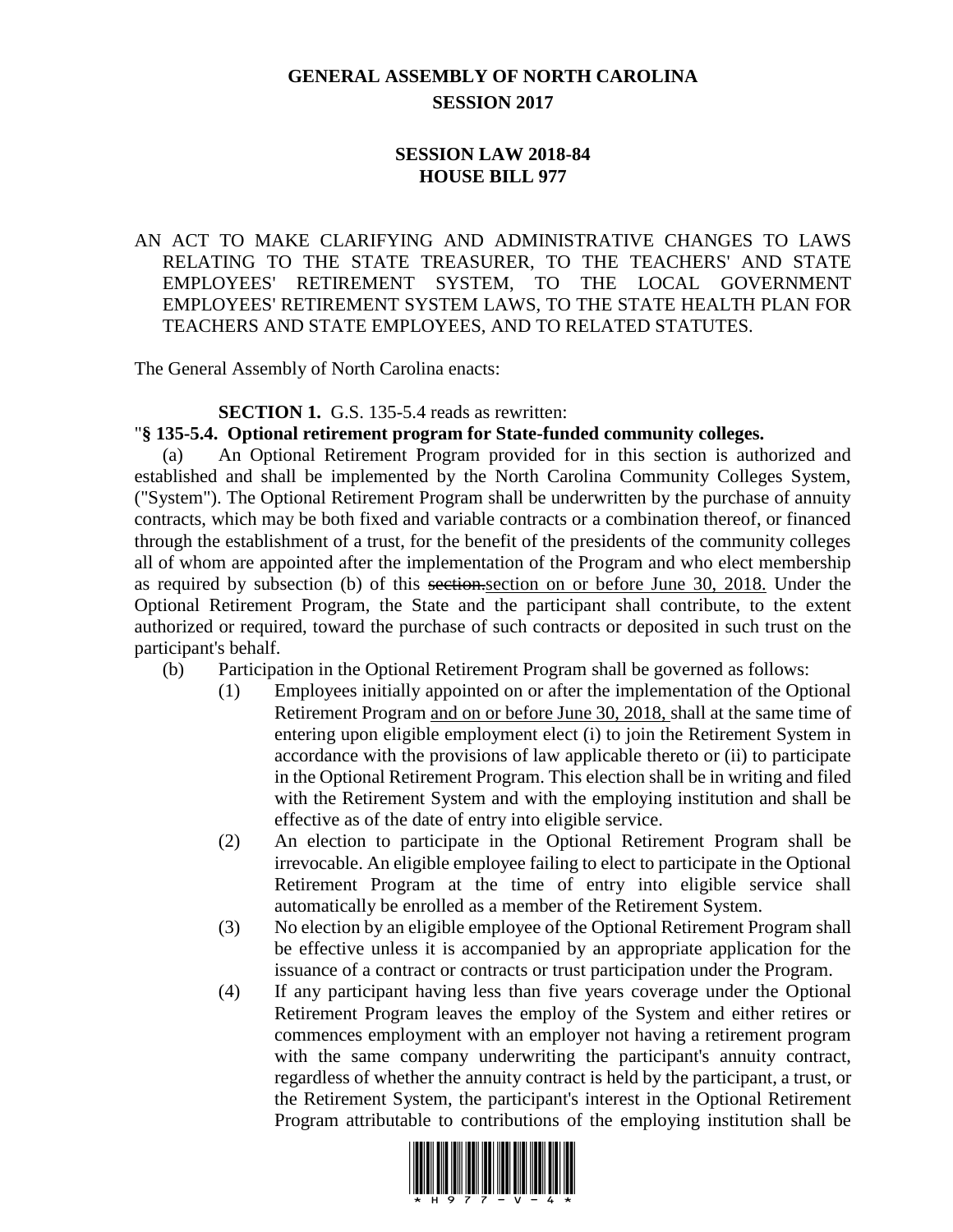forfeited and shall either (i) be refunded to the employing institution and forthwith paid by it to the Retirement System and credited to the pension accumulation fund or (ii) be paid directly to the Retirement System and credited to the pension accumulation fund.

…."

# **SECTION 2.(a)** G.S. 135-18.10 reads as rewritten:

# "**§ 135-18.10. Forfeiture of retirement benefits for certain felonies committed while serving as elected government official.**

(a) Except as provided in G.S. 135-4(gg), the Board of Trustees shall not pay any retirement benefits or allowances, except for a return of member contributions plus interest, to any member who is convicted of any felony under the federal laws listed in subsection (b) of this section or the laws of this State listed in subsection (c) of this section if all of the following apply:

- (1) The federal or State offense is committed while serving as an elected government official.
- (2) The conduct on which the federal or State offense is based is directly related to the member's service as an elected government official.
- …
- (c) The offenses under the laws of this State covered by this section are as follows:
	- (1) A felony violation of any of the following provisions of the General Statutes:
		- a. Article 29, 30, or29 of Chapter 14, Bribery.
		- b. Article 30 of Chapter 14, Obstructing Justice.
		- c. Article 30A of Chapter 14 of the General Statutes (Relating to bribery, obstructing justice, and secret listening) or 14, Secret Listening.
		- d. G.S. 14-228 (Buying G.S. 14-228, Buying and selling offices), oroffices.
		- e. Part 1 of Article 14 of Chapter 120 of the General Statutes (Code of Legislative Ethics),120, Code of Legislative Ethics.
		- f. Part 1 of Article 21 orof Chapter 163A, Absentee Ballot.
		- g. Article 22 of Chapter 163A of the General Statutes (Relating to absentee ballots, corrupt practices and other offenses against the elective franchise, and regulating of contributions and expenditures in political campaigns).163A, Regulation of Election Campaigns – Corrupt Practices and Other Offenses Against the Elective Franchise.
		- h. G.S. 14-90, Embezzlement of property received by virtue of office or employment.
		- i. G.S. 14-91, Embezzlement of State property by public officers and employees.
		- j. G.S. 14-92, Embezzlement of funds by public officers and trustees.
		- k. G.S. 14-99, Embezzlement of taxes by officers.
		- *l*. Subsection (a) of G.S. 14-454.1, Accessing government computers.
		- m. Subsection (a1) of G.S. 14-455, Damaging computers, computer programs, computer systems, computer networks, and resources.
		- n. G.S. 14-456.1, Denial of government computer services to an authorized user.
	- (2) Perjury or false information as follows:
		- a. Perjury committed under G.S. 14-209 in falsely denying the commission of an act that constitutes an offense within the purview of an offense listed in subdivision (1) of subsection (c) of this section.
		- b. Subornation of perjury committed under G.S. 14-210 in connection with the false denial of another as specified by subdivision (2) of this subsection.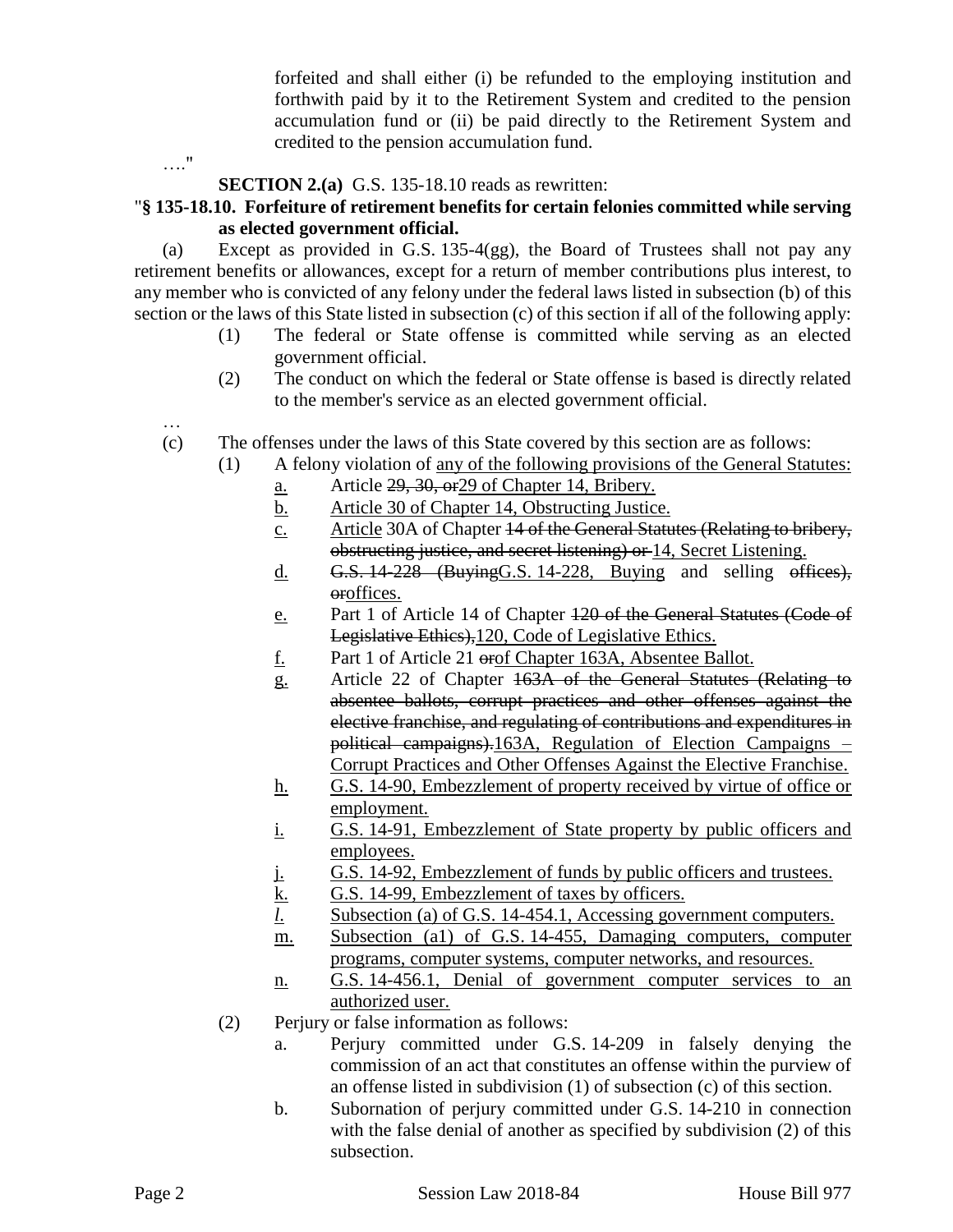c. Perjury under Article 23 of Chapter 163A of the General Statutes.

(d) All monies forfeited under this section shall be remitted to the Civil Penalty and Forfeiture Fund."

**SECTION 2.(b)** G.S. 128-38.4 reads as rewritten:

### "**§ 128-38.4. Forfeiture of retirement benefits for certain felonies committed while serving as elected government official.**

(a) Except as provided in G.S. 128-26(w), the Board of Trustees shall not pay any retirement benefits or allowances, except for a return of member contributions plus interest, to any member who is convicted of any felony under the federal laws listed in subsection (b) of this section or the laws of this State listed in subsection (c) of this section if all of the following apply:

- (1) The federal or State offense is committed while serving as an elected government official.
- (2) The conduct on which the federal or State offense is based is directly related to the member's service as an elected government official.
- (c) The offenses under the laws of this State covered by this section are as follows:
	- (1) A felony violation of any of the following provisions of the General Statutes:
		- a. Article 29, 30, or29 of Chapter 14, Bribery.
		- b. Article 30 of Chapter 14, Obstructing Justice.
		- c. Article 30A of Chapter 14 of the General Statutes (Relating to bribery, obstructing justice, and secret listening) or 14, Secret Listening.
		- $\underline{\mathbf{d}}$ . **G.S. 14-228** (Buying G.S. 14-228, Buying and selling offices), oroffices.
		- e. Part 1 of Article 14 of Chapter 120 of the General Statutes (Code of Legislative Ethics),120, Code of Legislative Ethics.
		- f. Part 1 of Article 21 orof Chapter 163A, Absentee Ballot.
		- g. Article 22 of Chapter 163A of the General Statutes (Relating to absentee ballots, corrupt practices and other offenses against the elective franchise, and regulating of contributions and expenditures in political campaigns).163A, Regulation of Election Campaigns – Corrupt Practices and Other Offenses Against the Elective Franchise.
		- h. G.S. 14-90, Embezzlement of property received by virtue of office or employment.
		- i. G.S. 14-91, Embezzlement of State property by public officers and employees.
		- j. G.S. 14-92, Embezzlement of funds by public officers and trustees.
		- k. G.S. 14-99, Embezzlement of taxes by officers.
		- *l*. Subsection (a) of G.S. 14-454.1, Accessing government computers.
		- m. Subsection (a1) of G.S. 14-455, Damaging computers, computer programs, computer systems, computer networks, and resources.
		- n. G.S. 14-456.1, Denial of government computer services to an authorized user.
		- (2) Perjury or false information as follows:
			- a. Perjury committed under G.S. 14-209 in falsely denying the commission of an act that constitutes an offense within the purview of an offense listed in subdivision (1) of subsection (c) of this section.
			- b. Subornation of perjury committed under G.S. 14-210 in connection with the false denial of another as specified by subdivision (2) of this subsection.
			- c. Perjury under Article 22 of Chapter 163A of the General Statutes.

…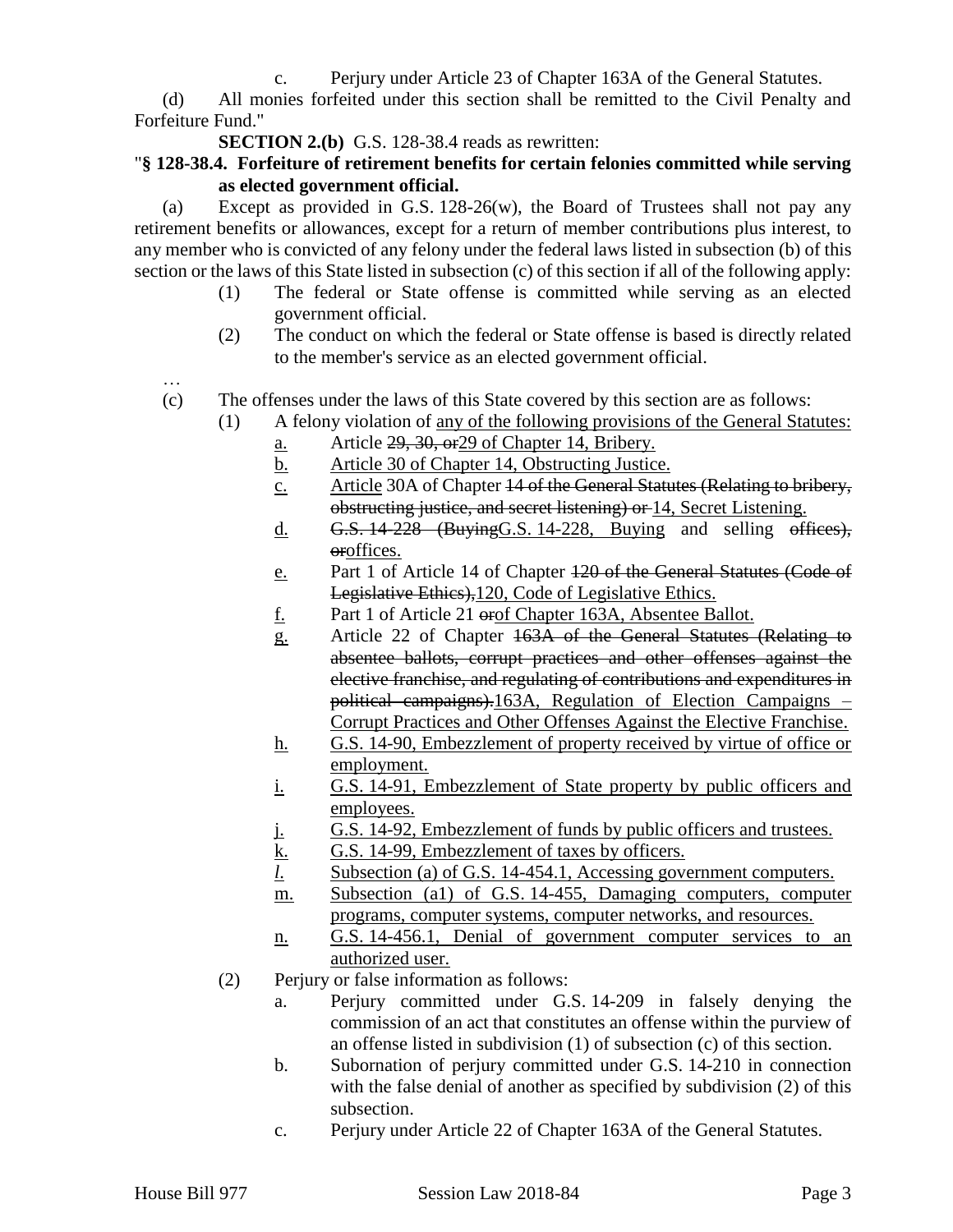(d) All monies forfeited under this section shall be remitted to the Civil Penalty and Forfeiture Fund."

**SECTION 2.(c)** G.S. 161-50.4 is amended by adding a new subsection to read:

"(c) A county register of deeds who is otherwise eligible to receive a monthly pension under this Article shall cease to be eligible upon forfeiture of any retirement benefits under G.S. 128-38.4 or G.S. 128-38.4A."

**SECTION 2.(d)** G.S. 161-50.5 is amended by adding a new subsection to read:

"(d1) Monthly pensions payable under this Article will cease upon the ineligibility of a pensioner under G.S. 161-50.4(c) due to the forfeiture of any retirement benefits under G.S. 128-38.4 or G.S. 128-38.4A."

**SECTION 2.(e)** This section is effective when it becomes law. Subsections (a) and (b) of this section apply to offenses committed on or after that date. Subsections (c) and (d) of this section apply to the forfeiture of any retirement benefits under G.S. 128-38.4 or G.S. 128-38.4A occurring on or after that date.

**SECTION 3.(a)** G.S. 135-5.3(f) reads as rewritten:

"(f) The board of directors of a charter school may elect to cease participation in the Retirement System for all of its employees by following the procedure in G.S. 135-8(i). Notwithstanding the requirement under G.S. 135-8(i)(6) that a charter school's withdrawal liability be paid in a lump sum, if the withdrawal liability of a charter school as calculated under G.S. 135-8(i)(5) is greater than two million dollars (\$2,000,000), the Board of Trustees may allow a charter school to pay the required lump sum amount on an installment payment plan that meets the following requirements:

- (1) Fifty percent (50%) of the withdrawal liability must be paid within 90 days of the complete withdrawal date.
- (2) The remaining fifty percent (50%) of the withdrawal liability shall be made in no greater than 36 equal monthly payments.

Notwithstanding G.S. 135-8(i)(2), the complete withdrawal by a charter school that is under an approved installment payment plan shall be the date of the Board of Trustees approval of the installment payment plan. All provisions of this Article relating to the complete withdrawal of an employer from the Retirement System shall be applicable to the charter school as of that date.

The Retirement System shall have a lien upon the real property of a charter school that has received approval under this subsection from the Board of Trustees to pay the lump sum amount required under G.S. 135-8(i)(6) on installment at the time that the installment agreement is entered into and in the amount of the total withdrawal liability owed by the charter school. This lien shall attach to the real property upon the approval of the installment payment plan by the Board of Trustees and shall be perfected upon filing in the office of the clerk of superior court in each county in which the real property is situated. The priority of the lien shall be superior to all nongovernmental liens and rights, whether such liens and rights are prior or subsequent to the lien. The Retirement System may enforce the lien by judicial foreclosure as provided in Article 29A of Chapter 1 of the General Statutes."

**SECTION 3.(b)** This section is effective when it becomes law and applies to charter schools electing to cease participation in the Teachers' and State Employees' Retirement System on or after that date. Priority of the lien over nongovernmental liens and rights, created under subsection (a) of this section, shall apply only to nongovernmental liens and rights that have attached to the applicable property on or after the effective date of this section.

**SECTION 4.(a)** G.S. 147-86.57(3) reads as rewritten:

"(3) "Investment" means a commitment or contribution of funds or property, whatever the source, a loan or other extension of credit, and the entry into or renewal of a contract for goods or services. It does not include indirect beneficial ownership through index funds, commingled funds, limited partnerships, derivative instruments, or the like."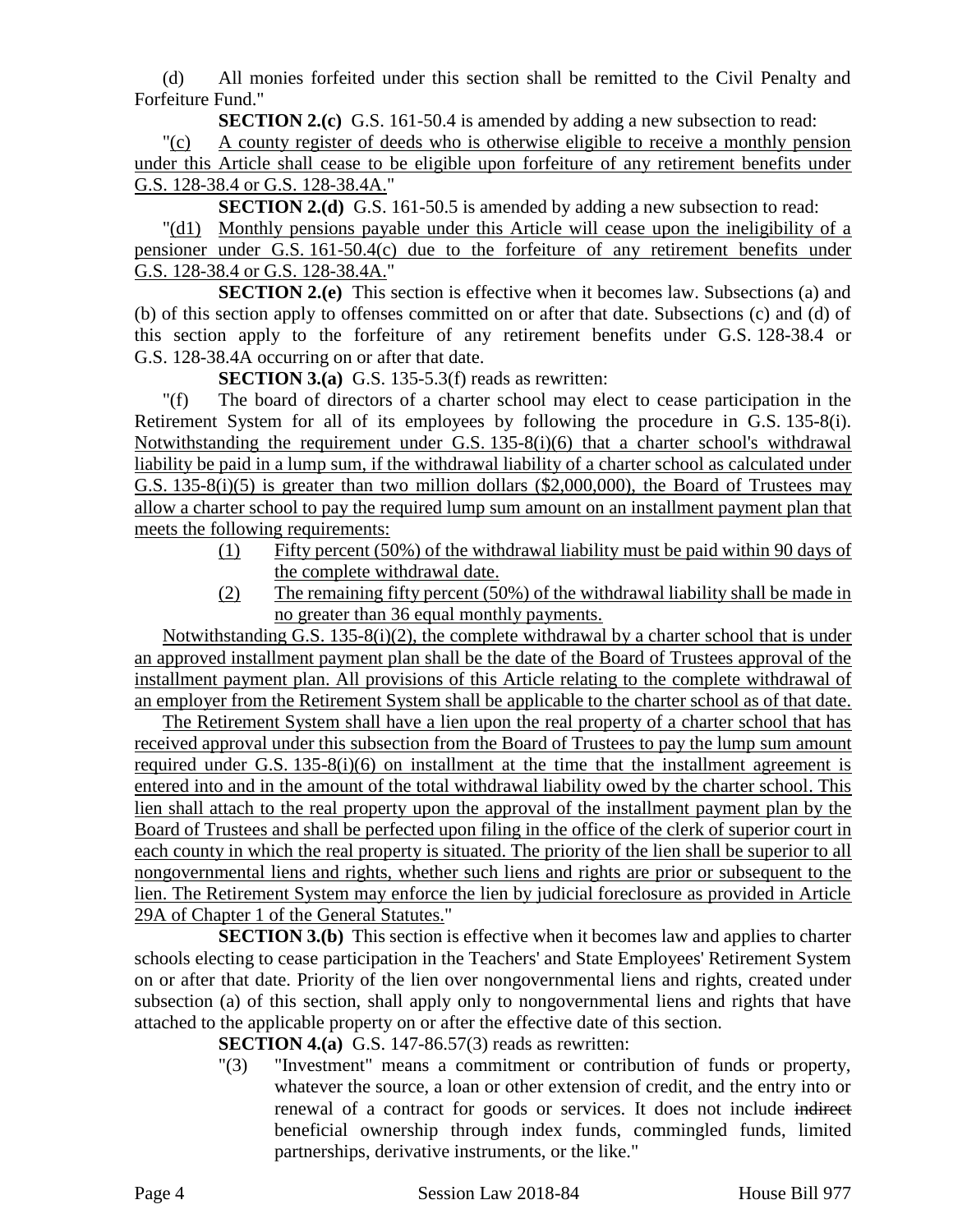**SECTION 4.(b)** G.S. 147-86.42(5a) reads as rewritten:

"(5a) "Investment" means a commitment or contribution of funds or property, whatever the source, or a loan or other extension of credit. It does not include indirect beneficial ownership through index funds, commingled funds, limited partnerships, derivative instruments, or the like."

**SECTION 5.(a)** G.S. 143B-426.24 is amended by adding a new subsection to read: "(h2) The administrative costs of the North Carolina Public Employee Deferred Compensation Plan may be charged to members or deducted from members' accounts in accordance with nondiscriminatory procedures established by the Department of State Treasurer and Board of Trustees."

**SECTION 5.(b)** G.S. 115C-341.2 is amended by adding a new subsection to read:

"(c) The administrative costs of the North Carolina Public School Teachers' and Professional Educators' Investment Plan may be charged to members or deducted from members' accounts in accordance with nondiscriminatory procedures established by the Department of State Treasurer and Board of Trustees."

**SECTION 6.(a)** G.S. 159-3 is amended by adding a new subsection to read:

"(g) An individual serving on the Local Government Commission shall be immune individually from civil liability for monetary damages, except to the extent covered by insurance, for any act or failure to act arising out of that service, except where any of the following apply:

- (1) The individual was not acting within the scope of that individual's official duties.
- (2) The individual was not acting in good faith.
- (3) The individual committed gross negligence or willful or wanton misconduct that resulted in the damages or injury.
- (4) The individual derived an improper personal financial benefit, either directly or indirectly, from the transaction.
- (5) The individual incurred the liability from the operation of a motor vehicle."

**SECTION 6.(b)** G.S. 159D-38 is amended by adding a new subsection to read:

"(f) An individual serving on the board of directors for the agency shall be immune individually from civil liability for monetary damages, except to the extent covered by insurance, for any act or failure to act arising out of that service, except where any of the following apply:

- (1) The individual was not acting within the scope of that individual's official duties.
- (2) The individual was not acting in good faith.
- (3) The individual committed gross negligence or willful or wanton misconduct that resulted in the damages or injury.
- (4) The individual derived an improper personal financial benefit, either directly or indirectly, from the transaction.
- (5) The individual incurred the liability from the operation of a motor vehicle."

**SECTION 7.** Article 3B of Chapter 135 of the General Statutes is amended by adding a new section to read:

# "**§ 135-48.4. Conflict with federal law.**

If any provision of this Article is in conflict with applicable federal law, federal law shall control to the extent of the conflict."

**SECTION 8.(a)** G.S. 135-48.23 reads as rewritten:

# "**§ 135-48.23. Executive Administrator.**

(a) The Plan shall have an Executive Administrator and a Deputy Executive Administrator. Administrator. The Executive Administrator and the Deputy Executive Administrator positions are position is exempt from the provisions of Chapter 126 of the General Statutes as provided in G.S. 126-5(c1).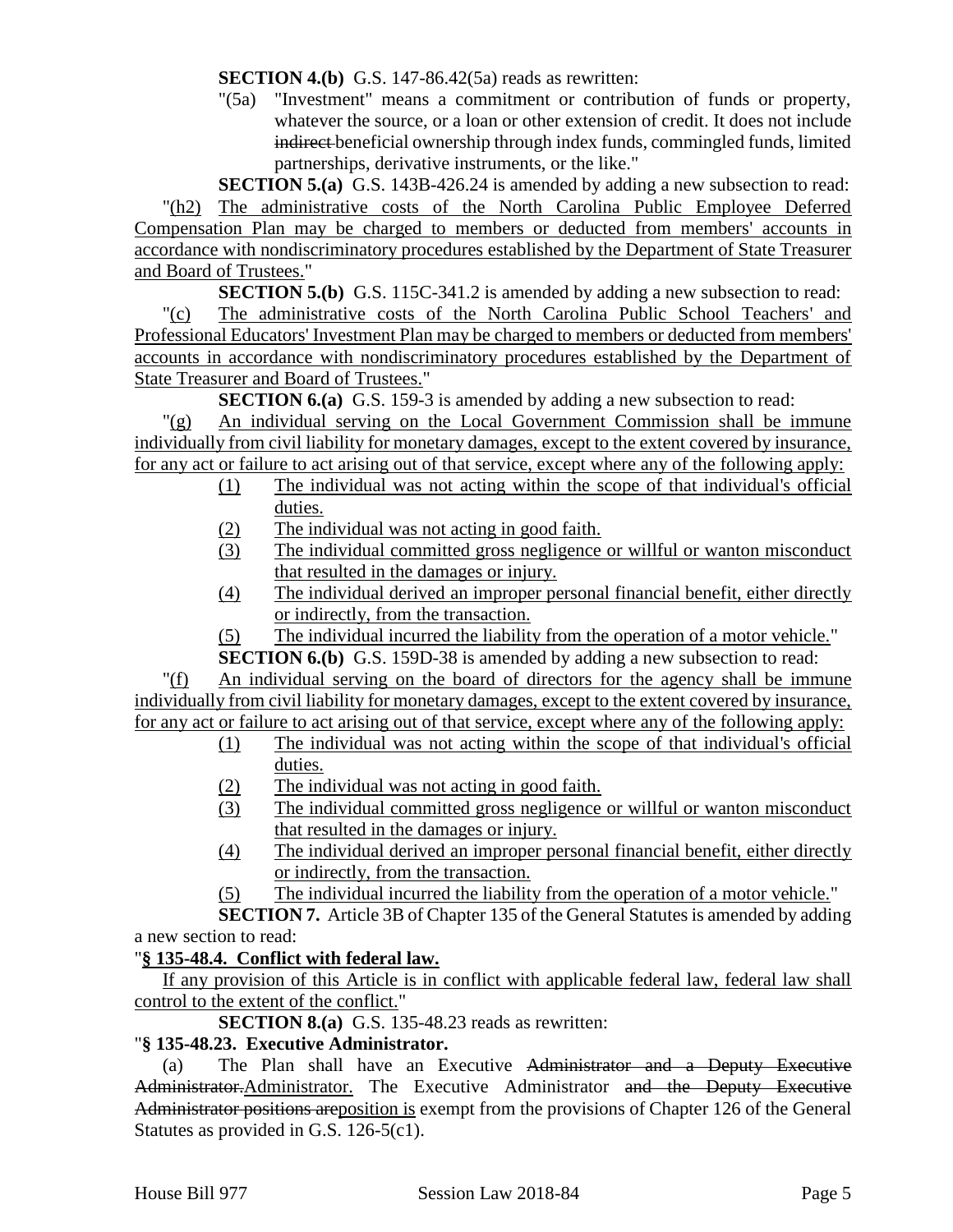(b) The Executive Administrator shall be appointed by the State Treasurer. The term of employment and salary of the Executive Administrator shall be set by the State Treasurer. The Executive Administrator may be removed from office by the State Treasurer, and any vacancy in the office of Executive Administrator may be filled by the State Treasurer.

(c) The State Treasurer shall appoint the Deputy Executive Administrator. The term of employment and salary of the Deputy Executive Administrator shall be set by the State Treasurer. The Deputy Executive Administrator may be removed from office by the State Treasurer. Any vacancy in the office of the Deputy Executive Administrator may be filled by the State Treasurer.

(c1) The State Treasurer may employ such clerical and professional staff, and such other assistance as may be necessary to assist the Executive Administrator, the Board of Trustees, and the State Treasurer in carrying out their duties and responsibilities under this Article. The State Treasurer may designate any managerial, professional, or policy-making positions as exempt from the North Carolina Human Resources Act. All exempt employees shall serve at the pleasure of the State Treasurer, and any vacancies in these positions may be filled by the State Treasurer. Salaries of exempt employees shall be set by the State Treasurer.

(c2) The Executive Administrator may also negotiate, renegotiate and execute contracts with third parties in the performance of the Executive Administrator's duties and responsibilities under this Article; provided any contract negotiations, renegotiations and execution with a Claims Processor, with an optional alternative comprehensive health benefit plan, or program thereunder, authorized under G.S. 135-48.2, with a preferred provider of institutional or professional hospital and medical care, or with a pharmacy benefit manager shall be done only with the consent of the State Treasurer.

(d) The Executive Administrator shall quarterly make reports and recommendations on the Plan to the President Pro Tempore of the Senate and the Speaker of the House of Representatives."

**SECTION 8.(b)** G.S. 126-5(c1)(23) reads as rewritten:

"(23) The Executive Administrator and the Deputy Executive Administrator of the State Health Plan for Teachers and State Employees."

**SECTION 9.** G.S. 135-48.20 reads as rewritten:

#### "**§ 135-48.20. Board of Trustees established.**

(a) There is established the Board of Trustees of the State Health Plan for Teachers and State Employees.

(j) In making appointments, the appointing authorities shall appoint individuals from the following areas of expertise: categories:

- (1) Actuarial science.Individuals with expertise in actuarial science or health economics.
- (2) Health economics.
- (3) Health Individuals with expertise in health benefits and administration.
- (4) HealthIndividuals with expertise in health law and policy.
- (5) Physicians who are licensed to practice medicine in this State.

In making appointments to the Board under this section, each appointing authority shall consult with all other appointing authorities prior to making its own appointments to ensure that each of the areas of expertise listed in subdivisions (1) through  $(4)(5)$  of this subsection is represented by at least one member of the Board.

…."

…

**SECTION 10.** G.S. 90-414.8 reads as rewritten:

#### "**§ 90-414.8. North Carolina Health Information Exchange Advisory Board.**

(a) Creation and Membership. – There is hereby established the North Carolina Health Information Exchange Advisory Board within the Department of Information Technology. The Advisory Board shall consist of the following 1112 members: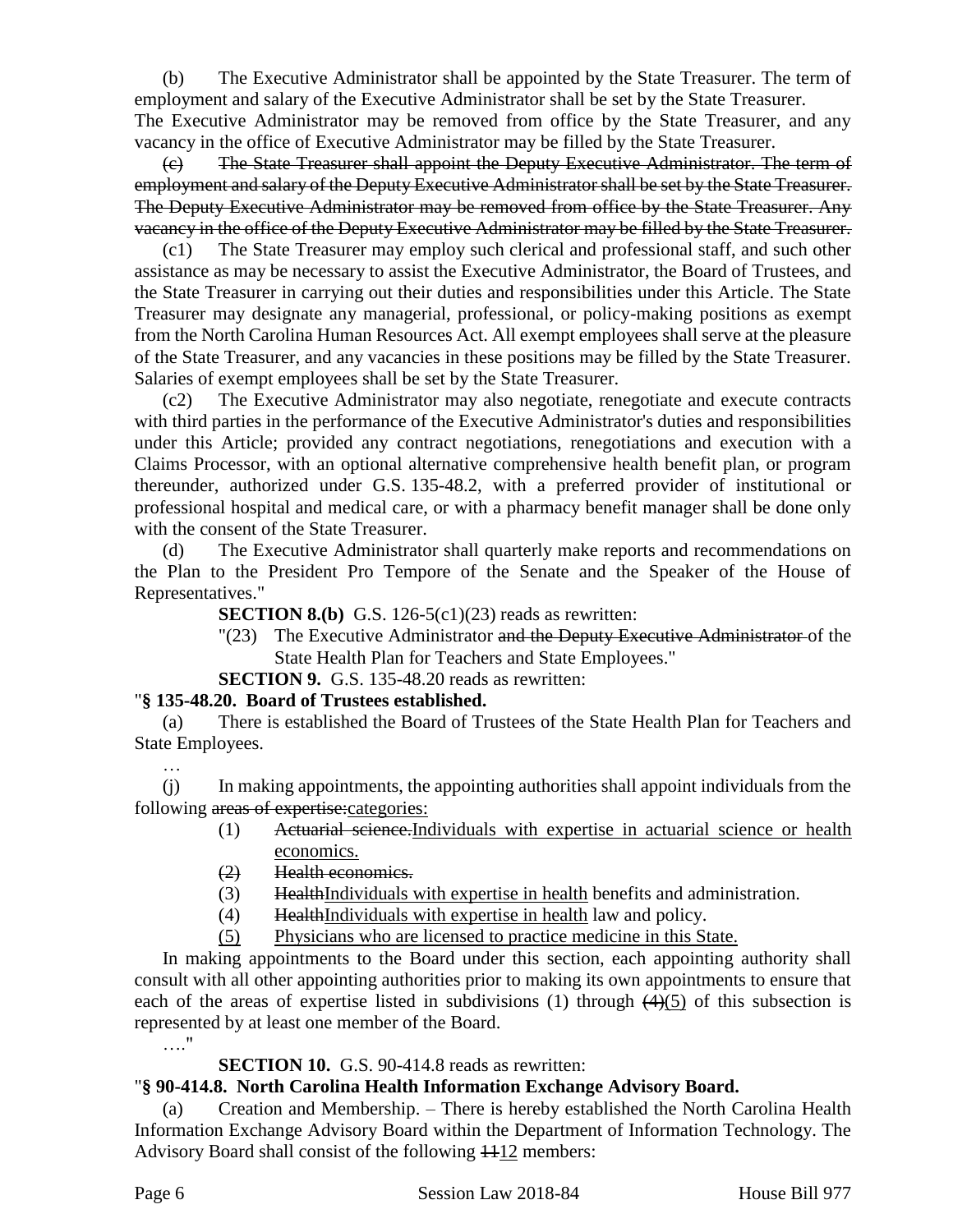- (1) The following four members appointed by the President Pro Tempore of the Senate:
	- a. A licensed physician in good standing and actively practicing in this State.
	- b. A patient representative.
	- c. An individual with technical expertise in health data analytics.
	- d. A representative of a behavioral health provider.
- (2) The following four members appointed by the Speaker of the House of Representatives:
	- a. A representative of a critical access hospital.
	- b. A representative of a federally qualified health center.
	- c. An individual with technical expertise in health information technology.
	- d. A representative of a health system or integrated delivery network.
- (3) The following three ex officio, nonvoting members:
	- a. The State Chief Information Officer or a designee.
	- b. The Director of GDAC or a designee.
	- c. The Secretary of Health and Human Services, or a designee.
- (4) The following ex officio, voting member:
	- a. The Executive Administrator of the State Health Plan for Teachers and State Employees, or a designee.

(b) Chairperson. – A chairperson shall be elected from among the members. The chairperson shall organize and direct the work of the Advisory Board.

(c) Administrative Support. – The Department of Information Technology shall provide necessary clerical and administrative support to the Advisory Board.

(d) Meetings. – The Advisory Board shall meet at least quarterly and at the call of the chairperson. A majority of the Advisory Board constitutes a quorum for the transaction of business.

(e) Terms. – In order to stagger terms, in making initial appointments, the President Pro Tempore of the Senate shall designate two of the members appointed under subdivision (1) of subsection (a) of this section to serve for a one-year period from the date of appointment and, the Speaker of the House of Representatives shall designate two members appointed under subdivision (2) of subsection (a) of this section to serve for a one-year period from the date of appointment. The remaining appointed voting members shall serve two-year periods. Future appointees who are voting members shall serve terms of two years, with staggered terms based on this subsection. VotingAppointed voting members may serve up to two consecutive terms, not including the abbreviated two-year terms that establish staggered terms or terms of less than two years that result from the filling of a vacancy. Ex officio, nonvoting and voting members are not subject to these term limits. A vacancy other than by expiration of a term shall be filled by the appointing authority.

(f) Expenses. – Members of the Advisory Board who are State officers or employees shall receive no compensation for serving on the Advisory Board but may be reimbursed for their expenses in accordance with G.S. 138-6. Members of the Advisory Board who are full-time salaried public officers or employees other than State officers or employees shall receive no compensation for serving on the Advisory Board but may be reimbursed for their expenses in accordance with G.S. 138-5(b). All other members of the Advisory Board may receive compensation and reimbursement for expenses in accordance with G.S. 138-5.

 $(g)$  Duties. – The Advisory Board shall provide consultation to the Authority with respect to the advancement, administration, and operation of the HIE Network and on matters pertaining to health information technology and exchange, generally. In carrying out its responsibilities, the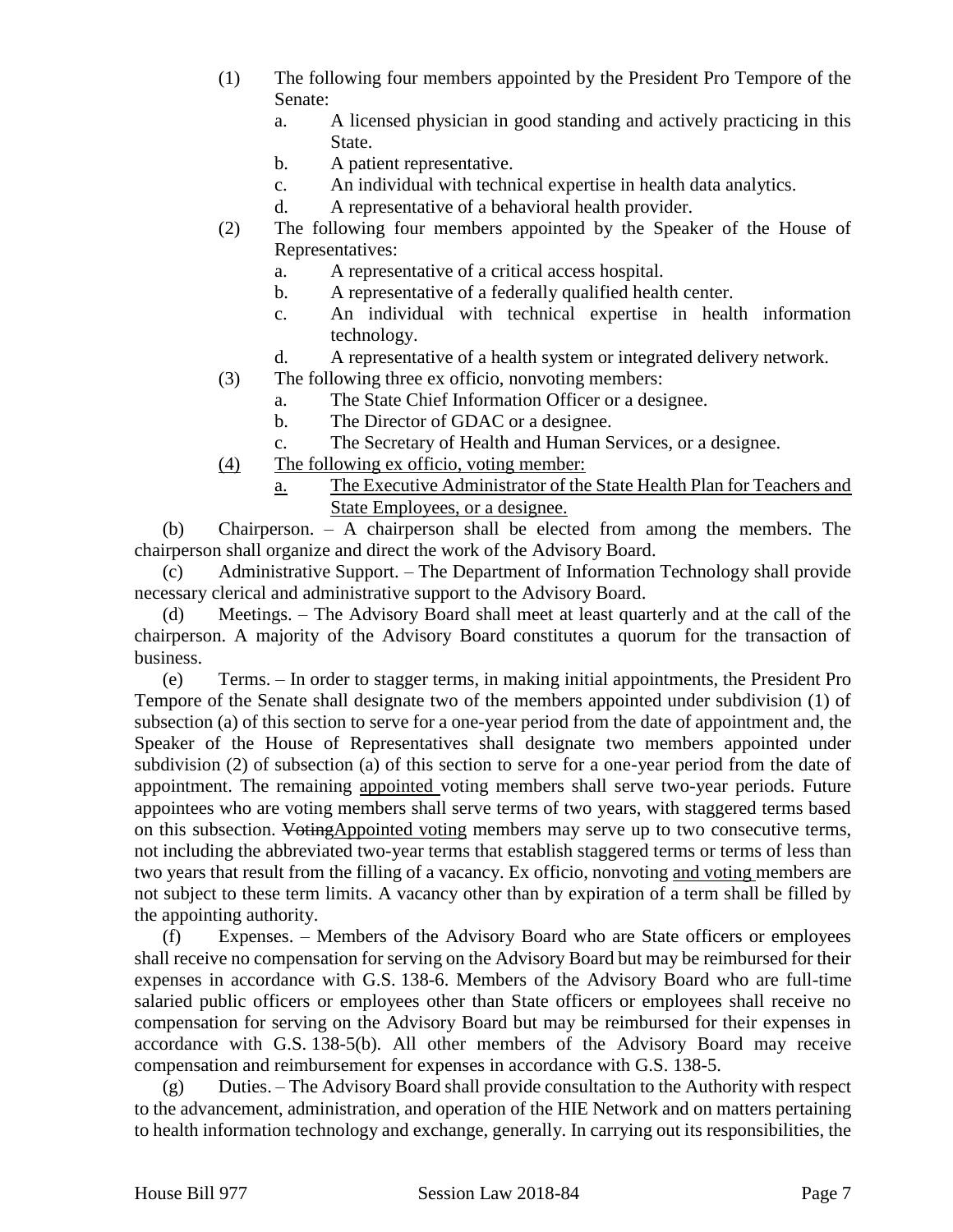Advisory Board may form committees of the Advisory Board to examine particular issues related to the advancement, administration, or operation of the HIE Network."

**SECTION 11.(a)** G.S. 135-48.54 reads as rewritten:

### "**§ 135-48.54. Optional participation for charter schools operated by private nonprofit corporations.**

(a) The board of directors of each charter school operated by a private nonprofit corporation shall elect whether to become a participating employer in the Plan in accordance with this Article. This election shall be in writing, shall be made no later than 30 days after October 28, 1998, and shall be filed with the Plan and with the State Board of Education. For each charter school employee who is employed on or before the date the board makes the election, membership in the Plan is effective as of the date the board makes the election. For each charter school employee who is employed after the date the board makes the election, membership in the Plan is effective as of the date of that employee's entry into eligible service. This subsection applies only to charter schools that received State Board of Education approval under [former] G.S. 115C-238.29D in 1997 or 1998.

(b) No later than 30 days two years after both parties have signed the written charter under G.S. 115C-218.15, the board of directors of a charter school operated by a private nonprofit corporation shall elect whether to become a participating employer in the Plan in accordance with this Article. This election shall be in writing and filed with the Plan and the State Board of Education. This election is effective for each charter school employee as of the date of that employee's entry into eligible service. This subsection applies to charter schools that receive State Board of Education approval under [former] G.S. 115C-238.29D [or G.S. 115C-218.5] after 1998.

(b1) A charter school making an election to become a participating employing unit in the Plan under this section shall provide notice of the intent to make that election six months prior to making the election; provided that the Plan shall not prohibit a charter school from becoming a participating employing unit solely because that charter school did not provide this notice.

(c) A board's election to become a participating employer in the Plan under this section is irrevocable and shall require all eligible employees of the charter school to participate.

(d) If a charter school's board of directors does not elect to become a participating employer in the Plan under this section, that school's employees and the dependents of those employees are not eligible for any benefits under the Plan on account of employment with a charter school.

(e) The board of directors of each charter school shall notify each of its employees as to whether the board elected to become a participating employer in the Plan under this section. This notification shall be in writing and shall be provided within 30 days of the board's election or at the time an initial offer for employment is made, whichever occurs last. If the board did not elect to become a participating employer in the Plan, the notice shall include a statement that the employee shall have no legal recourse against the board or the State for any possible benefit under the Plan. The employee shall provide written acknowledgment of the employee's receipt of the notification under this subsection."

**SECTION 11.(b)** Notwithstanding the time limitation contained in G.S. 135-48.54, as amended by Section 11(a) of this act, any charter school that has been chartered in accordance with Article 14A of Chapter 115C of the General Statutes that has not voluntarily elected to become a participating employing unit in the State Health Plan for Teachers and State Employees (Plan) as of the effective date of this act may elect to become a participating employing unit in the Plan within two years of the effective date of this act. The election authorized by this section shall be made in accordance with all other requirements of G.S. 135-48.54. A charter school making an election to become a participating employing unit in the Plan under this section shall provide notice of the intent to make that election six months prior to making the election;